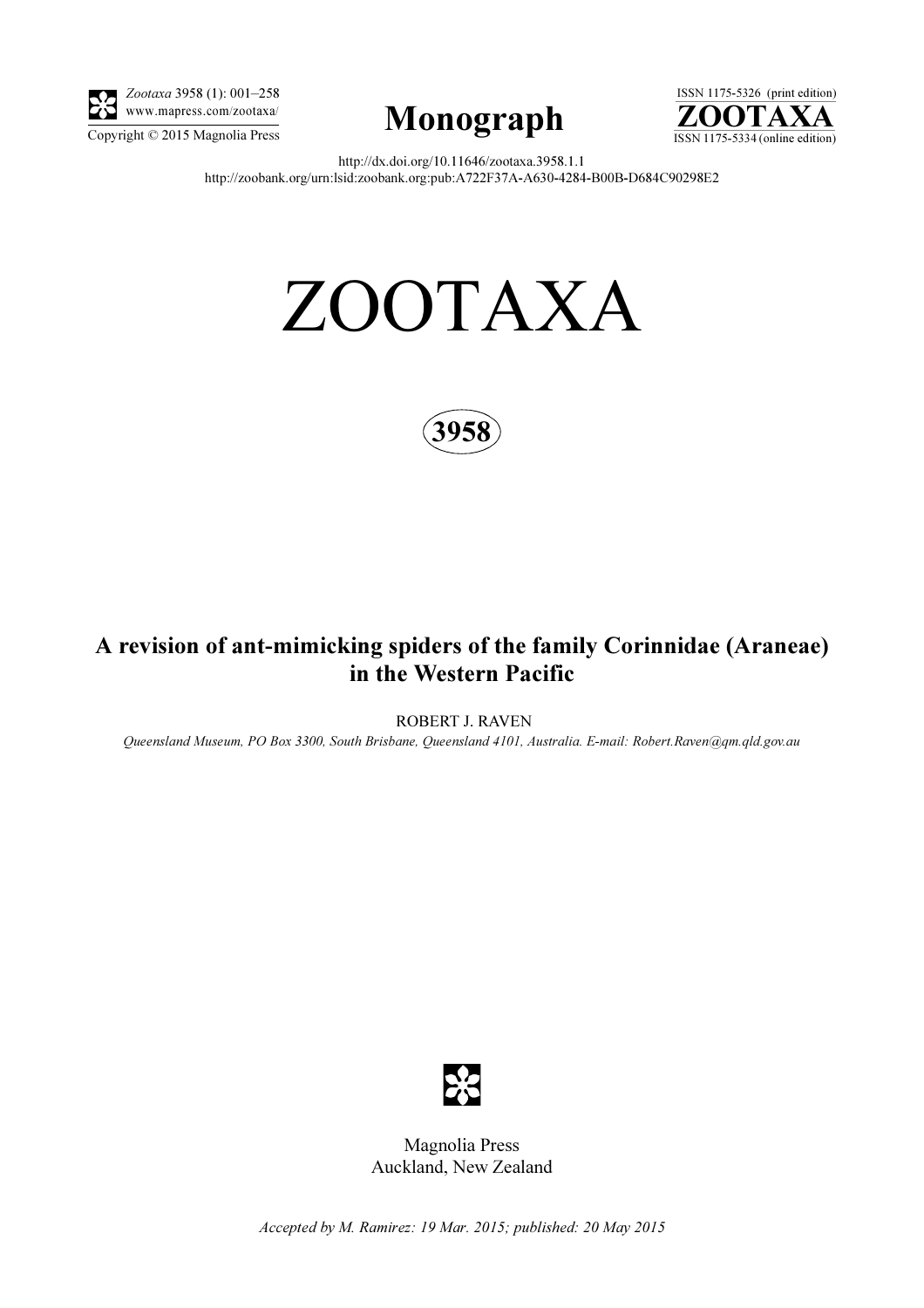ROBERT J. RAVEN A revision of ant-mimicking spiders of the family Corinnidae (Araneae) in the Western Pacific (Zootaxa 3958)

258 pp.; 30 cm.

20 May 2015

ISBN 978-1-77557-693-8 (paperback)

ISBN 978-1-77557-694-5 (Online edition)

FIRST PUBLISHED IN 2015 BY Magnolia Press P.O. Box 41-383 Auckland 1346 New Zealand e-mail: zootaxa@mapress.com http://www.mapress.com/zootaxa/

© 2015 Magnolia Press

All rights reserved.

No part of this publication may be reproduced, stored, transmitted or disseminated, in any form, or by any means, without prior written permission from the publisher, to whom all requests to reproduce copyright material should be directed in writing.

This authorization does not extend to any other kind of copying, by any means, in any form, and for any purpose other than private research use.

ISSN 1175-5326 (Print edition) ISSN 1175-5334 (Online edition)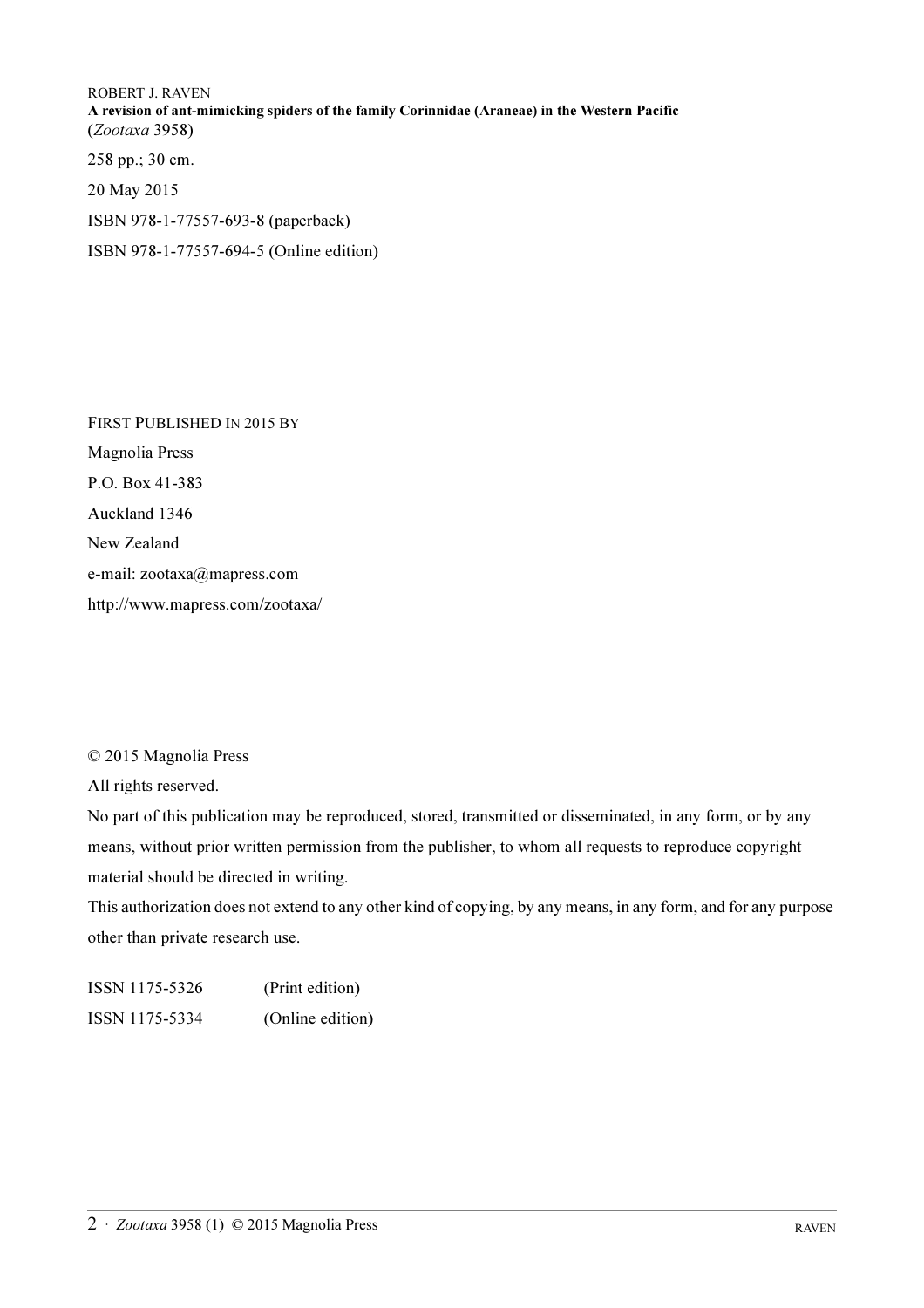## **Table of contents**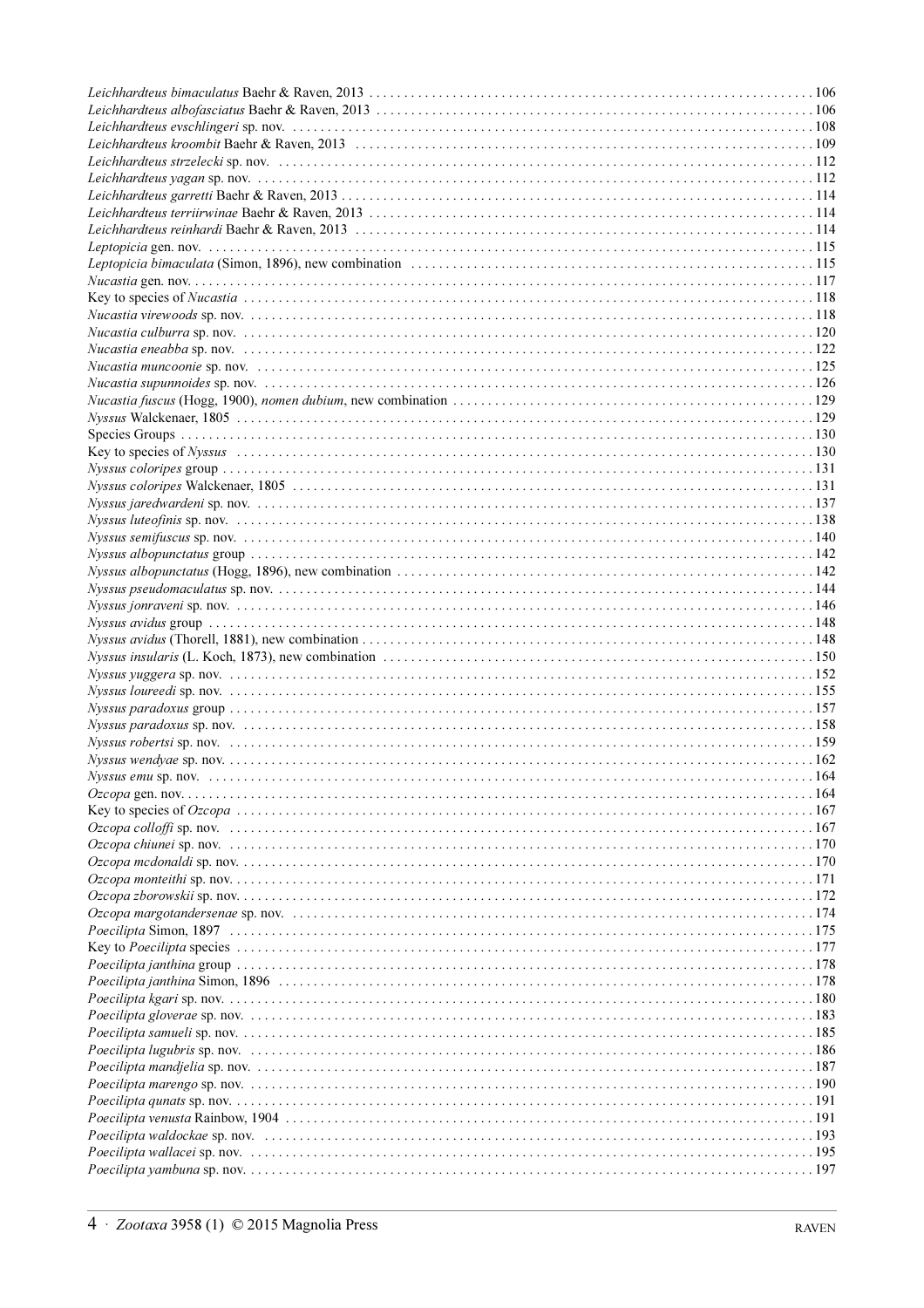| Poecilipta kohouti group (all contained all contained all contained a series and the contained a series of 199 |
|----------------------------------------------------------------------------------------------------------------|
|                                                                                                                |
|                                                                                                                |
|                                                                                                                |
|                                                                                                                |
|                                                                                                                |
|                                                                                                                |
|                                                                                                                |
|                                                                                                                |
|                                                                                                                |
|                                                                                                                |
|                                                                                                                |
|                                                                                                                |
|                                                                                                                |
|                                                                                                                |
|                                                                                                                |
|                                                                                                                |
|                                                                                                                |
|                                                                                                                |
|                                                                                                                |
|                                                                                                                |
|                                                                                                                |
|                                                                                                                |
|                                                                                                                |
|                                                                                                                |
|                                                                                                                |
|                                                                                                                |
|                                                                                                                |
|                                                                                                                |